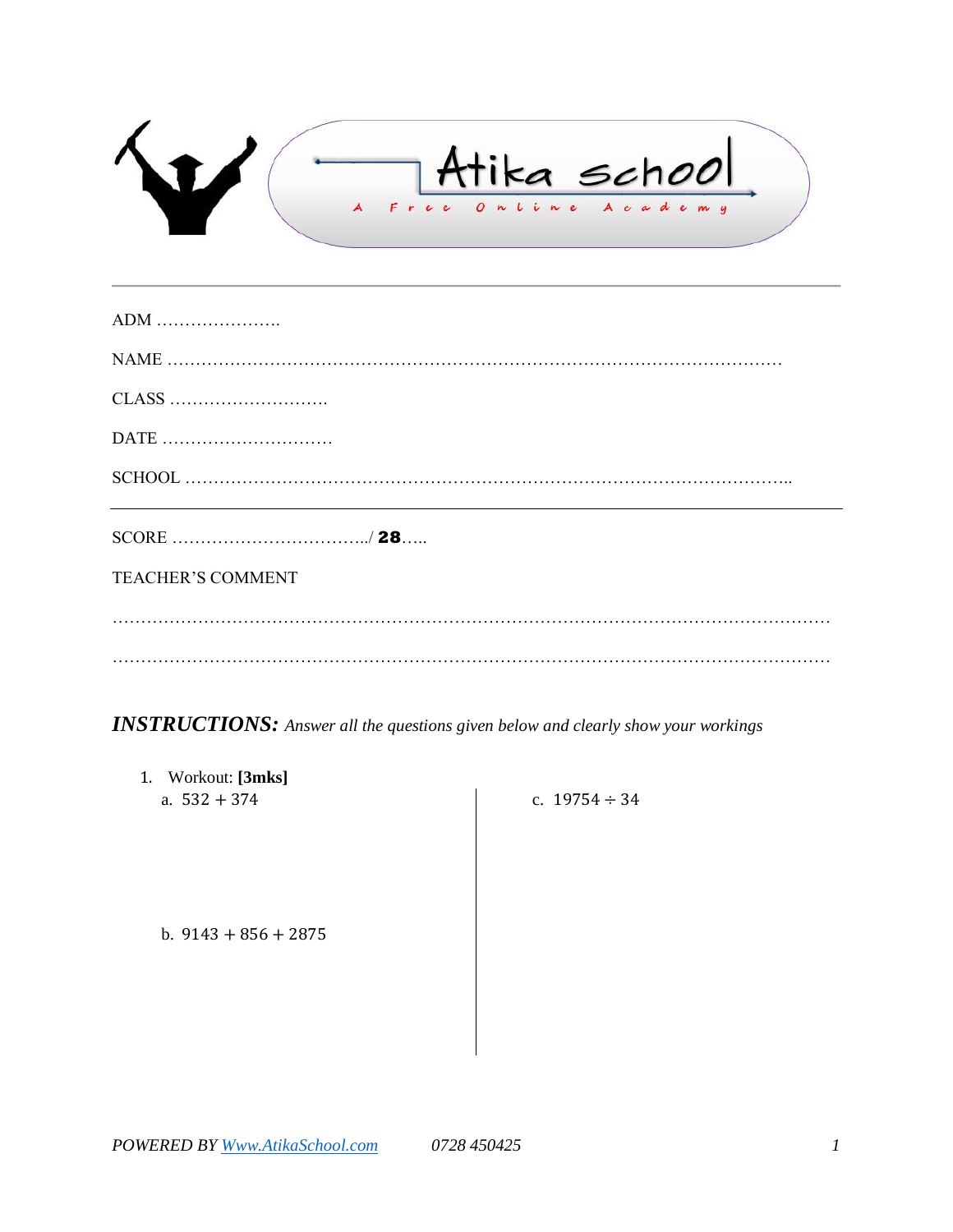2. Dr. Amenya had Sh. 100 000 in a savings account. One week, he made deposits of Sh. 3 250 and Sh. 5 875. The next week he withdrew Sh. 20 550. How much remained in his account? **[2mks]**

- 3. Study the number
	- a. Write the number in words **[1mks]**
	- b. Multiply the number by nine **[2mks]**

- c. Find out whether the product found in Qn3.(b.) above, is divisible by **[5mks]** i. 4
	- ii. 5 iii. 8 iv. 9 v. 11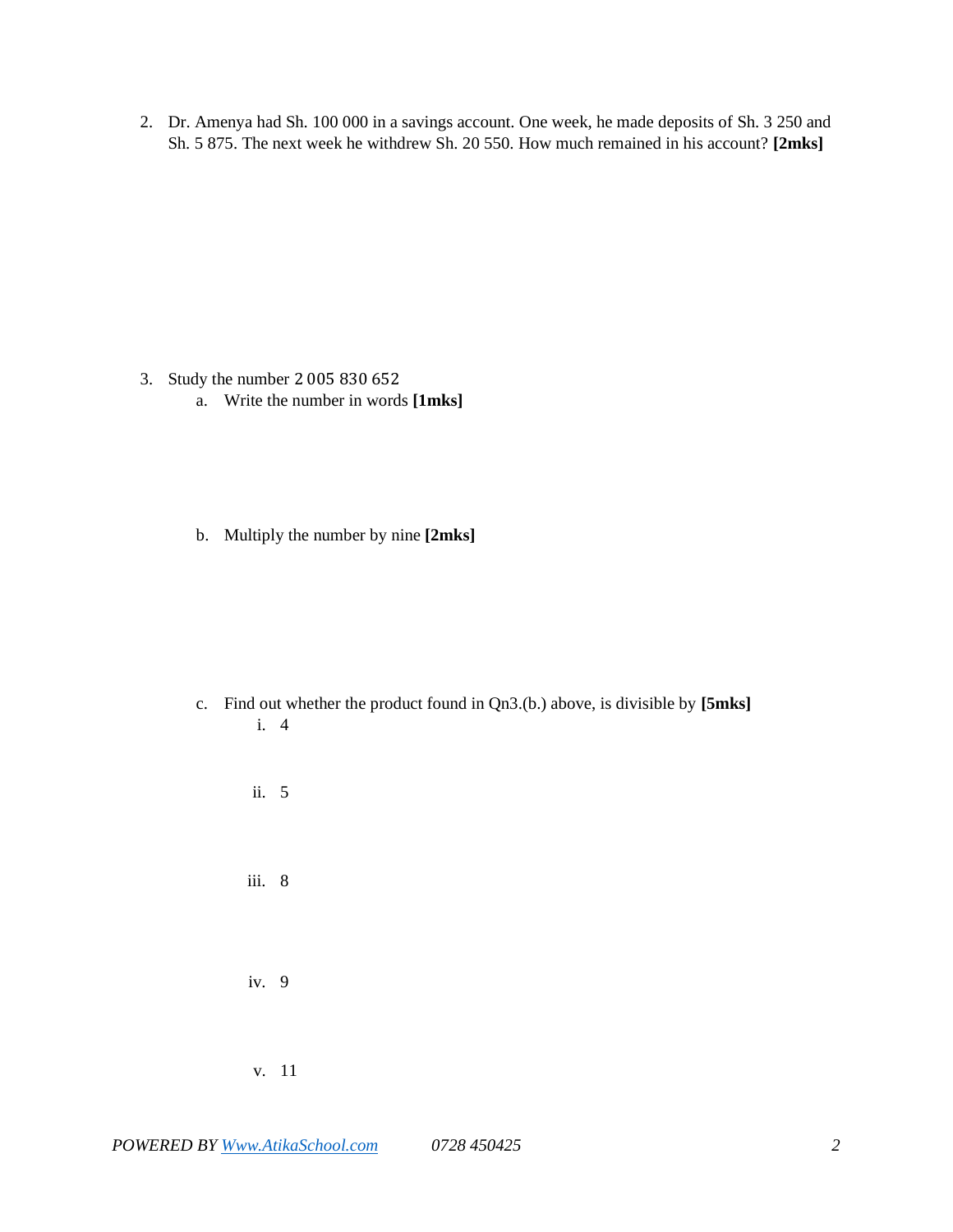4. Express 33 660 as a product of its prime factors in power form **[3mks]**

5. Samantha has two pieces of cloth. One piece is 72 inches wide and the other piece is 90 inches wide. She wants to cut both pieces into strips of equal width that are as wide as possible. How wide should she cut the strips? **[2mks]**

6. Bensuda exercises every 12 days and Isabel every 8 days. Bensuda and Isabel both exercised today. How many days will it be until they exercise together again? **[2mks]**